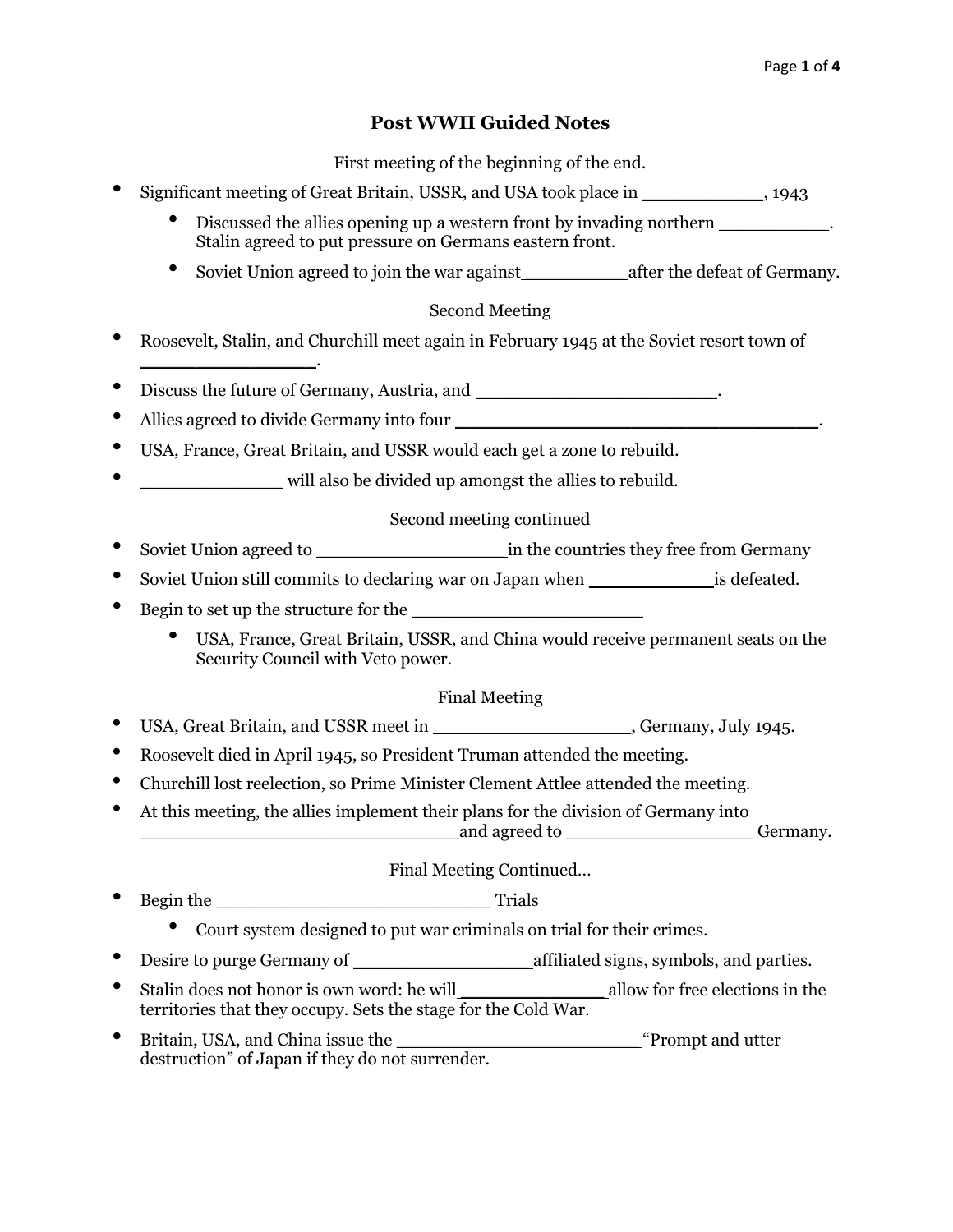#### Rebuilding Europe

- Much of Europe suffered major \_\_\_\_\_\_\_\_\_\_\_\_\_\_\_\_\_\_\_\_\_ from the war.
- Some cities were completely destroyed.
- What cities that did not take physical damage were heavily impacted by the hardship of a broken economy.
- There is a lot of distrust in  $\blacksquare$
- The extreme economy led to increases in the local \_\_\_\_\_\_\_\_\_\_\_\_\_\_\_\_\_\_\_ parties.

Rebuilding Europe continued…

- In order to prevent a huge wave of communist parties, USA made a decision that they need to help rebuild \_\_\_\_\_\_\_\_\_\_\_\_\_\_\_\_\_\_\_\_\_\_\_\_\_\_\_\_\_\_\_\_\_.
- US Secretary of State George \_\_\_\_\_\_\_ created a \$12.5 billion dollar plan to rebuild Europe.
- The plan was a success—the communist parties saw their numbers significantly lower as the economy recovered quickly.

#### Rebuilding Japan

- United States takes up the responsibility to rebuild
- General Douglas \_\_\_\_\_\_\_\_\_\_\_\_\_\_\_\_\_\_\_\_\_\_\_\_\_\_\_\_\_\_\_\_ will be the supervision of this project.
- Goals of the rebuilding Japan:
	- 1. Japan
	- 2. Stimulate Growth 3. Prevent future Japanese

Rebuilding Japan Continued…1

- The wartime leaders of Japan were arrested and put on trial for  $\blacksquare$
- Seven of the worst offenders were sentenced to \_\_\_\_\_\_\_\_\_\_\_\_\_\_\_\_\_\_\_\_\_\_\_\_.

Rebuilding Japan Continued…2

- The was spared from trial and was allowed to stay on the throne.
- MacArthur's investigators determined that the Japanese Emperor was only a \_\_\_\_\_\_\_\_\_\_\_\_\_\_—not in charge of the government or the war.
- MacArthur reduced the power and influence of the **with and influence** of the  $\cdot$
- \_\_\_\_\_\_\_\_\_\_\_\_\_\_\_\_\_\_\_\_ had to renounce both his claim of divinity, and all rights to direct the actions of the government.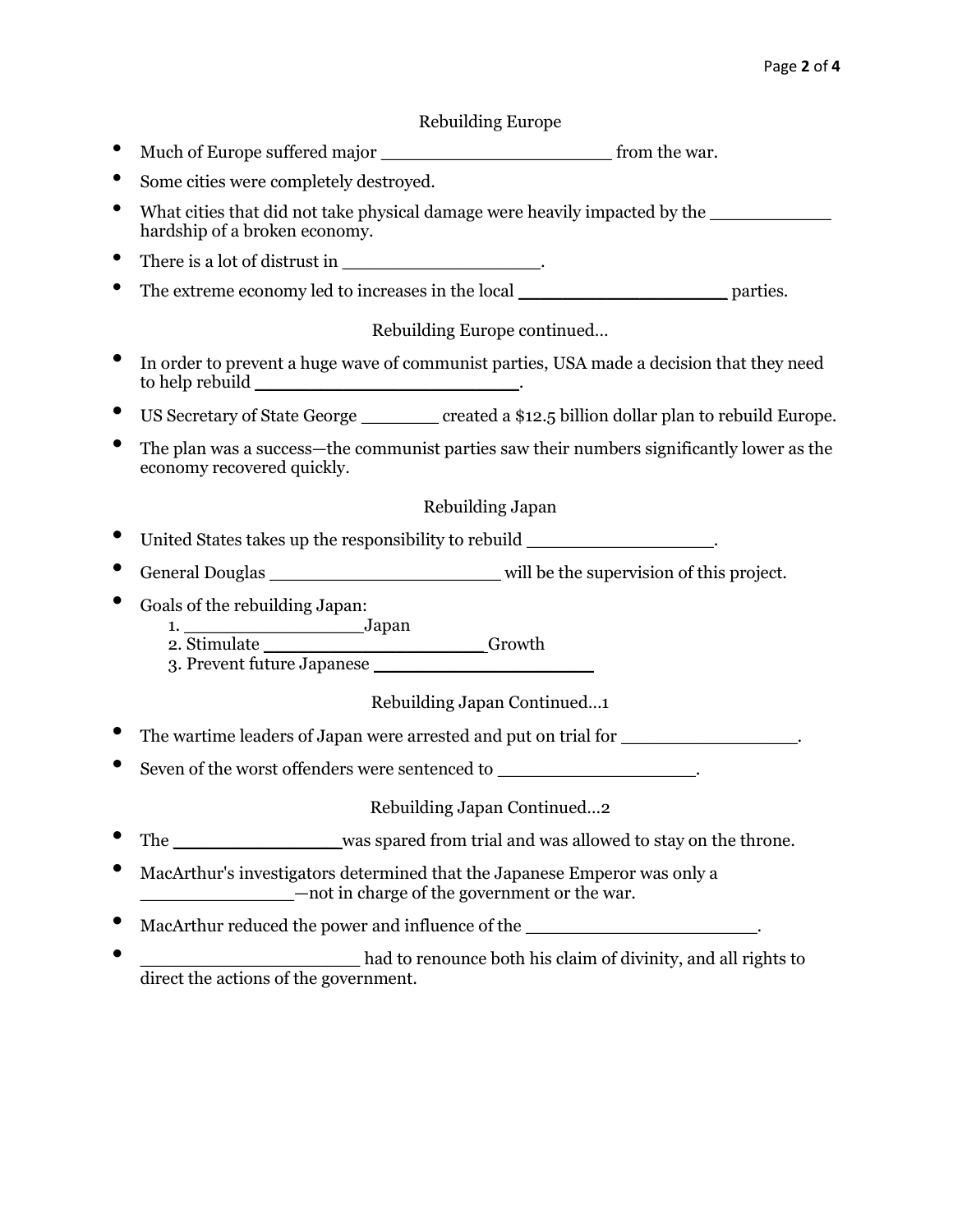Rebuilding Japan Continued…3

- MacArthur and his advisors wrote a new \_\_\_\_\_\_\_\_\_\_\_\_\_\_\_\_\_\_\_\_\_ for Japan that made it into a \_\_\_\_\_\_\_\_\_\_\_\_\_\_\_\_\_\_\_\_\_\_\_\_\_\_\_\_\_\_\_\_\_\_ like Britain.
- A two-house \_\_\_\_\_\_\_\_\_\_\_\_\_\_\_\_\_\_\_ elected by all citizens over the age of 20.
- A \_\_\_\_\_\_\_\_\_\_\_\_\_\_\_\_\_\_\_\_\_\_\_ protected the basic freedoms of the Japanese people.

Rebuilding Japan Continued…4

- MacArthur developed a plan to \_\_\_\_\_\_\_\_\_\_\_\_\_\_\_\_\_ land to stimulate economic growth.
- Large landholders were \_\_\_\_\_\_\_\_\_\_\_\_\_\_\_\_\_\_\_\_\_\_\_ to sell their holdings to the government who in turn sold it at a low cost to former tenant farmers.
- MacArthur allows factory workers to create independent labor \_\_\_\_\_\_\_\_\_\_\_\_\_\_\_\_.

Rebuilding Japan Continued…5

- Japan is to be permanently \_\_\_\_\_\_\_\_\_\_\_\_\_\_\_\_\_\_\_\_\_\_\_\_\_\_\_.
- The Japanese Armed Forces was \_\_\_\_\_\_\_\_\_\_\_\_\_\_\_\_\_\_\_\_\_\_\_\_\_\_\_\_\_.
- The Japanese had a provision written into their \_\_\_\_\_\_\_\_\_\_\_\_\_\_\_\_\_\_\_ forbidding them of offensive war and the maintenance of a military with offensive capabilities.

#### The United Nations

- The League of Nations failed and was \_\_\_\_\_\_\_\_\_\_\_\_\_\_\_\_\_\_\_\_. The League could never enforce their policies.
- The United Nations (The U.N.) was created to prevent future \_\_\_\_\_\_\_\_\_\_\_\_\_\_.
- The U.N. has the power to enforce their  $\cdot$

The United Nations Continued…

- The U.N. was organized into two bodies:
	- The \_\_\_\_\_\_\_\_\_\_\_\_\_\_\_\_\_\_\_\_\_\_\_\_\_\_\_\_\_\_\_\_\_\_was designed to allow countries to have an equal vote on matters.
	- The \_\_\_\_\_\_\_\_\_\_\_\_\_\_\_\_\_\_\_\_\_ was designed to create enforceable directives.
	- The Security Council includes 11 members, 6 who are elected by the general assembly, and 5 permanent countries.
		- The 5 permanent countries include the USA, United Kingdom, France, Russia (no longer USSR), and The Peoples Republic of China (no longer the Chinese Republic).